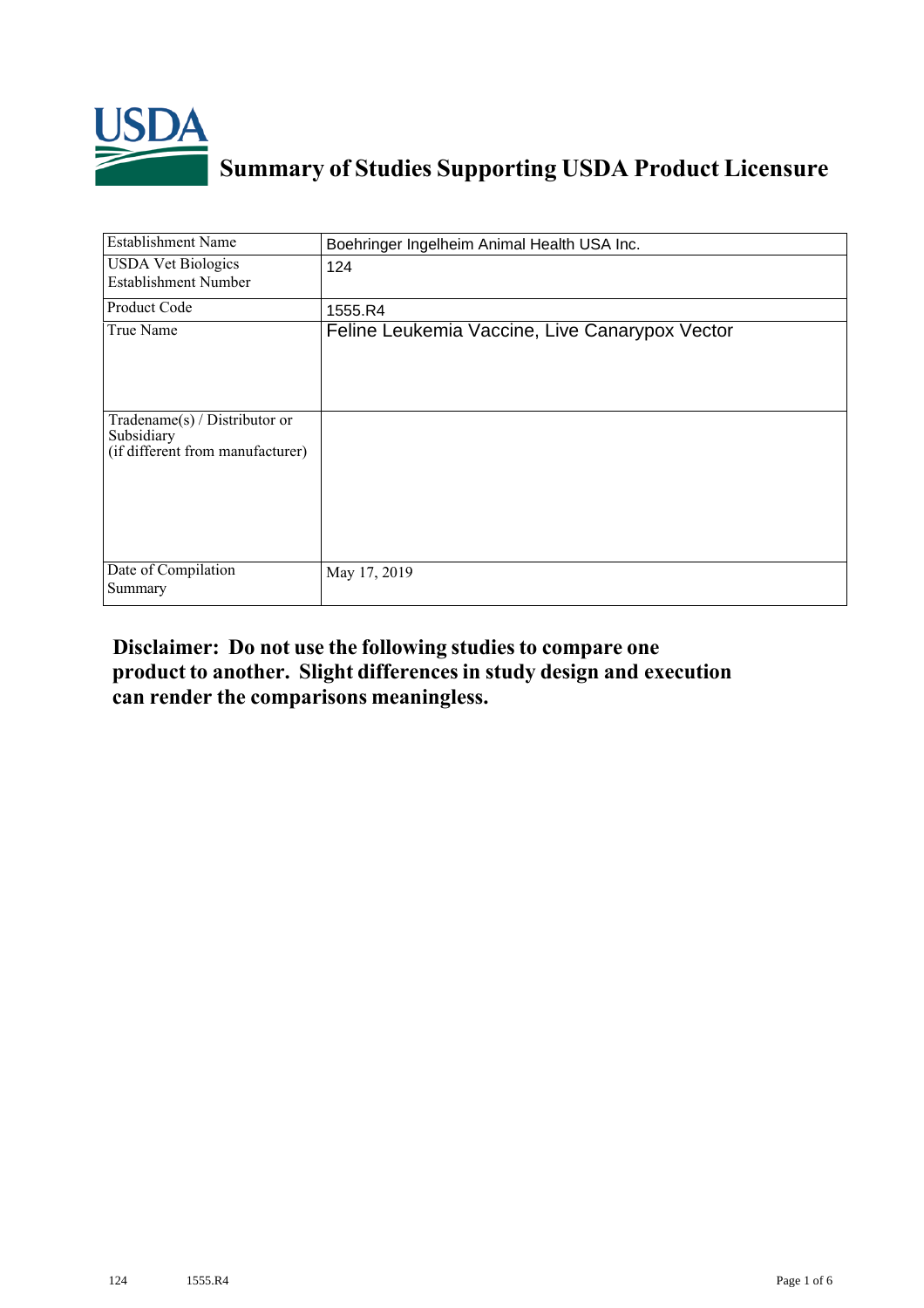| <b>Study Type</b>              | Efficacy                                                                                                          |  |  |  |  |  |  |
|--------------------------------|-------------------------------------------------------------------------------------------------------------------|--|--|--|--|--|--|
| <b>Pertaining to</b>           | Feline Leukemia                                                                                                   |  |  |  |  |  |  |
| <b>Study Purpose</b>           | To demonstrate efficacy against Feline Leukemia (FeLV) Virus                                                      |  |  |  |  |  |  |
| <b>Product Administration</b>  | 2 doses subcutaneously, 21 days apart                                                                             |  |  |  |  |  |  |
| <b>Study Animals</b>           | A total of 43 cats between 57 and 63 days of age at first                                                         |  |  |  |  |  |  |
|                                | vaccination.                                                                                                      |  |  |  |  |  |  |
|                                | Vaccinates: 21<br>Controls: 22                                                                                    |  |  |  |  |  |  |
|                                |                                                                                                                   |  |  |  |  |  |  |
| <b>Challenge Description</b>   | All cats were challenged 3 weeks after second vaccination with<br><b>FeLV Virus</b>                               |  |  |  |  |  |  |
| <b>Interval observed after</b> | Blood samples were collected approximately 3 weeks post-                                                          |  |  |  |  |  |  |
| challenge                      | challenge and at weekly intervals for up to 12 consecutive weeks                                                  |  |  |  |  |  |  |
| <b>Results</b>                 | and the sera tested for FeLV antigenemia (p27).<br>A cat was considered affected when it tested FeLV p27 positive |  |  |  |  |  |  |
|                                | for 3 consecutive weeks or 5 non-consecutive weeks.                                                               |  |  |  |  |  |  |
|                                |                                                                                                                   |  |  |  |  |  |  |
|                                | Raw data on attached sheet.                                                                                       |  |  |  |  |  |  |
|                                |                                                                                                                   |  |  |  |  |  |  |
|                                |                                                                                                                   |  |  |  |  |  |  |
|                                |                                                                                                                   |  |  |  |  |  |  |
|                                |                                                                                                                   |  |  |  |  |  |  |
|                                |                                                                                                                   |  |  |  |  |  |  |
|                                |                                                                                                                   |  |  |  |  |  |  |
|                                |                                                                                                                   |  |  |  |  |  |  |
|                                |                                                                                                                   |  |  |  |  |  |  |
| <b>USDA Approval Date</b>      | March 24, 2010                                                                                                    |  |  |  |  |  |  |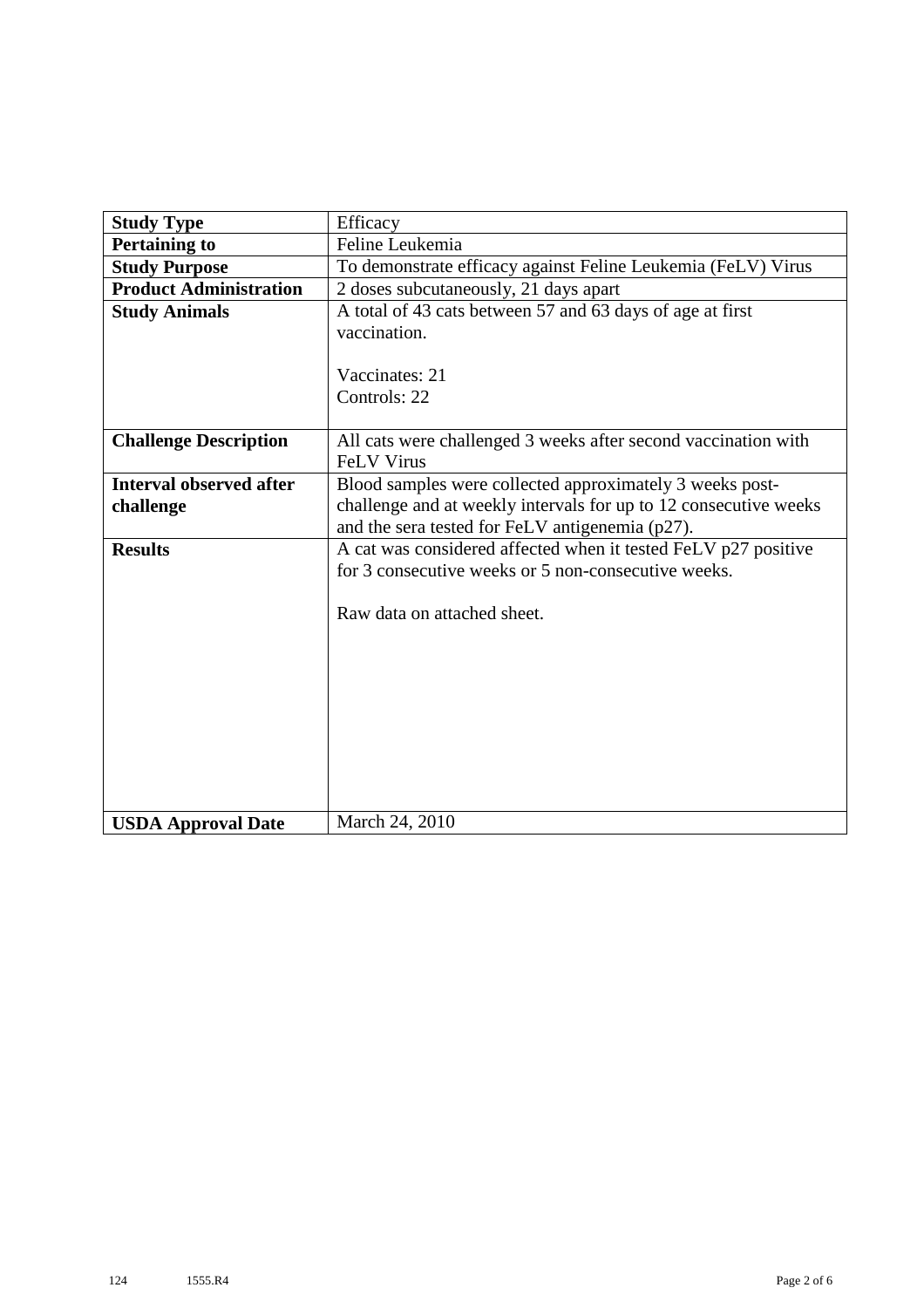|                   |                     | .<br>Day of study |                  |                  |                  |                  |                  |                  |                                                                     |                  |                  |                                         |                  |                  |                  |                  |  |
|-------------------|---------------------|-------------------|------------------|------------------|------------------|------------------|------------------|------------------|---------------------------------------------------------------------|------------------|------------------|-----------------------------------------|------------------|------------------|------------------|------------------|--|
|                   |                     |                   |                  |                  |                  |                  |                  |                  |                                                                     |                  |                  |                                         |                  |                  |                  |                  |  |
|                   |                     | 6                 | 42 62 69         |                  |                  |                  |                  |                  |                                                                     |                  |                  | 76 83 90 97 104 111 118 125 132 139 146 |                  |                  |                  |                  |  |
| Group             | id                  |                   |                  |                  |                  |                  |                  |                  |                                                                     |                  |                  |                                         |                  |                  |                  |                  |  |
| Control           | AFD1                | 0                 | 0                | 1                | 1                | 1                | 0                | 1                | 1                                                                   | 1                | 1                | 1                                       | $\boldsymbol{0}$ | 1                | 1                | 0                |  |
|                   | AFD2                | 0                 | $\overline{0}$   | $\mathbf{1}$     | $\mathbf{1}$     | 1                | $\overline{0}$   | 1                | $\mathbf{1}$                                                        | $\mathbf{1}$     | 1                | $\mathbf{1}$                            | 1                | 1                | 1                | 1                |  |
|                   | AFD6                | 0                 | $\overline{0}$   | $\mathbf{1}$     | $\overline{0}$   | 0                | $\overline{0}$   | 0                | $\overline{0}$                                                      | 0                | 0                | $\overline{0}$                          | $\overline{0}$   | $\overline{0}$   | 0                | $\overline{0}$   |  |
|                   | JGH61               | 0                 | $\overline{0}$   | $\mathbf{1}$     | $\mathbf{1}$     | 1                | 1                | 1                | $\mathbf{1}$                                                        | 1                | 0                | $\overline{0}$                          | $\overline{0}$   | $\overline{0}$   | $\overline{0}$   | $\overline{0}$   |  |
|                   | JHB1                | 0                 | $\overline{0}$   | $\mathbf{1}$     | 1                | 1                | 1                | 1                | $\mathbf{1}$                                                        | 1                | 1                | 1                                       | 0                | 1                | 1                | 1                |  |
|                   | JHD1                | 0                 | $\overline{0}$   | $\mathbf{1}$     | $\mathbf{1}$     | 1                | 1                | 1                | 1                                                                   | 1                | 1                | 1                                       | 1                | $\overline{0}$   | 0                | $\overline{0}$   |  |
|                   | JHD4                | 0                 | $\overline{0}$   | $\mathbf{1}$     | $\overline{0}$   | 0                | $\overline{0}$   | 0                | $\overline{0}$                                                      | 0                | 0                | $\overline{0}$                          | $\overline{0}$   | $\overline{0}$   | $\overline{0}$   | 0                |  |
|                   | <b>JHE1</b>         | 0                 | $\overline{0}$   | 1                | $\mathbf{1}$     | $\mathbf{1}$     | 1                | 1                | 1                                                                   | 1                | 1                | 1                                       | 1                | 1                | 1                | 1                |  |
|                   | JHE4                | 0                 | $\overline{0}$   | $\mathbf{1}$     | 1                | 1                | 1                | 1                | 1                                                                   | 1                | 1                | 1                                       | 1                | 1                | 1                | 1                |  |
|                   | <b>JHE5</b>         | 0                 | $\overline{0}$   | $\mathbf{1}$     | 1                | 1                | 1                | 1                | 1                                                                   | 1                | 1                | 1                                       | 1                | 1                | 1                | 1                |  |
|                   | JHG1                | 0                 | $\overline{0}$   | $\mathbf{1}$     | 1                | 1                | 1                | 1                | 1                                                                   | 1                | 1                | 1                                       | 1                | 1                | 1                | 1                |  |
|                   | JHG3                | 0                 | $\overline{0}$   | $\mathbf{1}$     | 1                | 1                | 1                | 1                | $\mathbf{1}$                                                        | $\mathbf{1}$     | 1                | 1                                       | 1                | 1                | 1                | 1                |  |
|                   | JHH1                | 0                 | $\overline{0}$   | $\mathbf{1}$     | 1                | 1                | 1                | $\overline{0}$   | $\overline{0}$                                                      | 0                | 0                | $\overline{0}$                          | 0                | $\overline{0}$   | 0                | $\overline{0}$   |  |
|                   | JHH <sub>2</sub>    | 0                 | $\overline{0}$   | $\mathbf{1}$     | 1                | 1                | $\overline{0}$   | $\overline{0}$   | $\overline{0}$                                                      | $\overline{0}$   | 0                | $\overline{0}$                          | $\overline{0}$   | $\overline{0}$   | $\overline{0}$   | 0                |  |
|                   | JHH3                | 0                 | $\overline{0}$   | $\mathbf{1}$     | 1                | 1                | $\overline{0}$   | 0                | $\overline{0}$                                                      | $\overline{0}$   | 0                | $\overline{0}$                          | 0                | $\overline{0}$   | $\overline{0}$   | 0                |  |
|                   | KHL3                | 0                 | $\overline{0}$   | 1                | 1                | 1                | 1                | 1                | 1                                                                   | $\mathbf{1}$     | 1                | 1                                       | 1                | 1                | 1                | 1                |  |
|                   | KHM5                | 0                 | 0                | 1                | 1                | 1                | 1                | 1                | 1                                                                   | 1                | 1                | 1                                       | 1                | 1                | 1                | 1                |  |
|                   | KHM8                | 0                 | 0                | 0                | 0                | 0                | 0                | 0                | 0                                                                   | 0                | 0                | $\overline{0}$                          | 0                | 0                | 0                | 0                |  |
|                   | QHC <sub>2</sub>    | 0                 | 0                | $\mathbf{1}$     | 1                | 1                | 1                | 1                | 1                                                                   | 1                | 1                | 1                                       | 1                | 1                | 1                | 1                |  |
|                   | QHC3                | 0                 | 0                | 1                | 1                | 1                | 1                | 1                | 1                                                                   | 1                | 1                | 1                                       | 1                | 1                | 1                | 1                |  |
|                   | QHC4                | 0                 | 0                | 1                | 1                | 1                | 1                | 1                | 1                                                                   | 1                | 1                | 1                                       | 1                | 1                | 1                | 1                |  |
|                   | QHC6                | 0                 | 0                | 1                | 1                | 1                | 1                | 1                | 1                                                                   | 1                | 1                | $\mathbf{1}$                            | 1                | 1                | 1                | 1                |  |
|                   |                     |                   |                  |                  |                  |                  |                  |                  |                                                                     |                  |                  |                                         |                  |                  |                  |                  |  |
| <b>Vaccinates</b> | id                  |                   |                  |                  |                  |                  |                  |                  |                                                                     |                  |                  |                                         |                  |                  |                  |                  |  |
|                   | AFD3                | 0                 | 0                | 1                | 1                | 1                | $\overline{0}$   | 1                | 1                                                                   | 1                | 1                | 1                                       | 1                | 1                | 1                | 1                |  |
|                   | AFD4                | 0                 | 0                | $\overline{0}$   | 0                | 0                | 0                | 0                | $\boldsymbol{0}$                                                    | $\boldsymbol{0}$ | $\overline{0}$   | 0                                       | 0                | $\overline{0}$   | 0                | $\overline{0}$   |  |
|                   | JHD <sub>2</sub>    | 0                 | 0                | $\overline{0}$   | 0                | 0                | 0                | 0                | $\boldsymbol{0}$                                                    | 0                | 0                | $\overline{0}$                          | 0                | $\overline{0}$   | 0                | $\overline{0}$   |  |
|                   | JHD5                | 0                 | $\vert 0 \vert$  | $\boldsymbol{0}$ | 0                | 0                | 0                | 0                | $\boldsymbol{0}$                                                    | 0                | $\overline{0}$   | $\overline{0}$                          | $\overline{0}$   | $\overline{0}$   | 0                | $\overline{0}$   |  |
|                   | JHD6                | 0                 | $\overline{0}$   | $\overline{0}$   | $\overline{0}$   | $\overline{0}$   | $\overline{0}$   | $\overline{0}$   | $\overline{0}$                                                      | $\overline{0}$   | $\overline{0}$   | $\overline{0}$                          | $\overline{0}$   | $\boldsymbol{0}$ | $\overline{0}$   | $\overline{0}$   |  |
|                   | JHE <sub>2</sub>    | 0                 | $\overline{0}$   | $\boldsymbol{0}$ | 0                | $\boldsymbol{0}$ | $\boldsymbol{0}$ | 0                | $\boldsymbol{0}$                                                    | $\overline{0}$   | 0                | $\boldsymbol{0}$                        | $\overline{0}$   | $\mathbf{0}$     | $\overline{0}$   | $\boldsymbol{0}$ |  |
|                   | JHE3                | 0                 | $\overline{0}$   | $\mathbf{1}$     | $\mathbf{1}$     | 1                | 1                | 1                | $\mathbf{1}$                                                        | $\mathbf{1}$     | 1                | 1                                       | $\overline{0}$   | $\mathbf{0}$     | 1                | 1                |  |
|                   | JHF4                | 0                 | 0                | 0                | 0                | 0                | 0                | 0                | $\boldsymbol{0}$                                                    | 0                | 0                | 0                                       | 0                | $\overline{0}$   | 0                | 0                |  |
|                   | JHG <sub>2</sub>    | 0                 | $\boldsymbol{0}$ | $\mathbf{1}$     | $\mathbf{1}$     | $\mathbf{1}$     | 1                | 1                | $\mathbf{1}$                                                        | $\mathbf{1}$     | 1                | $\mathbf{1}$                            | $\mathbf 1$      | 1                | 1                | 1                |  |
|                   | JHG4                | $\vert 0 \vert$   | $\vert 0 \vert$  | $\vert 0 \vert$  | $\boldsymbol{0}$ | $\vert 0 \vert$  | $\boldsymbol{0}$ | $\boldsymbol{0}$ | $\boldsymbol{0}$                                                    | $\boldsymbol{0}$ | $\vert 0 \vert$  | $\boldsymbol{0}$                        | 0                | $\overline{0}$   | $\boldsymbol{0}$ | $\boldsymbol{0}$ |  |
|                   | JHG7                | $\overline{0}$    | $\overline{0}$   | $\overline{0}$   | $\overline{0}$   | $\boldsymbol{0}$ | $\boldsymbol{0}$ | $\boldsymbol{0}$ | $\boldsymbol{0}$                                                    | $\overline{0}$   | $\mathbf{0}$     | $\overline{0}$                          | $\mathbf{0}$     | $\overline{0}$   | $\overline{0}$   | $\boldsymbol{0}$ |  |
|                   | JHH4                | $\overline{0}$    | $\vert 0 \vert$  | $\boldsymbol{0}$ | $\boldsymbol{0}$ | $\boldsymbol{0}$ | $\boldsymbol{0}$ | $\boldsymbol{0}$ | $\boldsymbol{0}$                                                    | $\boldsymbol{0}$ | $\overline{0}$   | $\boldsymbol{0}$                        | $\overline{0}$   | $\boldsymbol{0}$ | $\overline{0}$   | $\overline{0}$   |  |
|                   | <b>JHH6</b>         | 0                 | $\vert 0 \vert$  | $\mathbf{1}$     | $\boldsymbol{0}$ | $\boldsymbol{0}$ | $\boldsymbol{0}$ | $\boldsymbol{0}$ | $\boldsymbol{0}$                                                    | $\mathbf{0}$     | $\boldsymbol{0}$ | 0                                       | $\overline{0}$   | $\boldsymbol{0}$ | $\overline{0}$   | 0                |  |
|                   | KHL1                | $\boldsymbol{0}$  | $\vert 0 \vert$  | $\mathbf{1}$     | $\,1$            | $\boldsymbol{0}$ | $\boldsymbol{0}$ | $\boldsymbol{0}$ | $\boldsymbol{0}$                                                    | $\boldsymbol{0}$ | $\boldsymbol{0}$ | $\boldsymbol{0}$                        | 0                | $\boldsymbol{0}$ | $\boldsymbol{0}$ | 0                |  |
|                   | KHL <sub>2</sub>    | $\boldsymbol{0}$  | $\boldsymbol{0}$ | 0                | 0                | $\boldsymbol{0}$ | $\boldsymbol{0}$ | $\boldsymbol{0}$ | $\boldsymbol{0}$                                                    | $\boldsymbol{0}$ | $\boldsymbol{0}$ | $\boldsymbol{0}$                        | 0                | $\boldsymbol{0}$ | $\boldsymbol{0}$ | 0                |  |
|                   | $KHM1$ <sup>0</sup> |                   | $\vert 0 \vert$  | $\mathbf{1}$     | $\mathbf{1}$     | $\mathbf 1$      | $\mathbf 1$      | $\mathbf{1}$     | $\mathbf{1}$                                                        | $\mathbf{1}$     | $\boldsymbol{0}$ | $\boldsymbol{0}$                        | 0                | $\boldsymbol{0}$ | $\boldsymbol{0}$ | 0                |  |
|                   | KHM4 0              |                   | $\vert 0 \vert$  | $\mathbf{1}$     | 0                | $\boldsymbol{0}$ | $\boldsymbol{0}$ | $\boldsymbol{0}$ | $\boldsymbol{0}$                                                    | $\boldsymbol{0}$ | $\boldsymbol{0}$ | $\boldsymbol{0}$                        | 0                | $\boldsymbol{0}$ | $\overline{0}$   | 0                |  |
|                   | KHM6 0              |                   | $\boldsymbol{0}$ | $\boldsymbol{0}$ | $\boldsymbol{0}$ | $\boldsymbol{0}$ | $\boldsymbol{0}$ | $\boldsymbol{0}$ | $\boldsymbol{0}$                                                    | $\boldsymbol{0}$ | $\boldsymbol{0}$ | $\boldsymbol{0}$                        | 0                | $\boldsymbol{0}$ | $\overline{0}$   | $\overline{0}$   |  |
|                   | QHC1                | $\overline{0}$    | $\boldsymbol{0}$ | $\boldsymbol{0}$ | $\boldsymbol{0}$ | $\boldsymbol{0}$ | $\boldsymbol{0}$ | $\mathbf{1}$     | $\boldsymbol{0}$                                                    | $\boldsymbol{0}$ | $\boldsymbol{0}$ | 0                                       | 0                | $\boldsymbol{0}$ | $\boldsymbol{0}$ | 0                |  |
|                   | QHC5                | $\overline{0}$    | $\boldsymbol{0}$ | $\mathbf{1}$     | $\mathbf{1}$     | $\mathbf{1}$     | $\mathbf{1}$     | $\mathbf 1$      | $\mathbf 1$                                                         | $\mathbf{1}$     | 1                | $\mathbf{1}$                            | 1                | 1                | 1                | $\mathbf{1}$     |  |
|                   | QHC8                | $\overline{0}$    | $\vert 0 \vert$  | $\boldsymbol{0}$ | $\overline{0}$   | $\overline{0}$   | $\boldsymbol{0}$ | $\overline{0}$   | $\boldsymbol{0}$                                                    | 0                | $\overline{0}$   | $\overline{0}$                          | $\overline{0}$   | $\overline{0}$   | $\overline{0}$   | $\overline{0}$   |  |
|                   |                     |                   |                  |                  |                  |                  |                  |                  |                                                                     |                  |                  |                                         |                  |                  |                  |                  |  |
|                   |                     |                   |                  |                  |                  |                  |                  |                  | Note: 1=Positive, 0=Negative, Challenge occurred on Days 42 and 43. |                  |                  |                                         |                  |                  |                  |                  |  |

**Incidence of FeLV Antigenemia by group, ID and Day**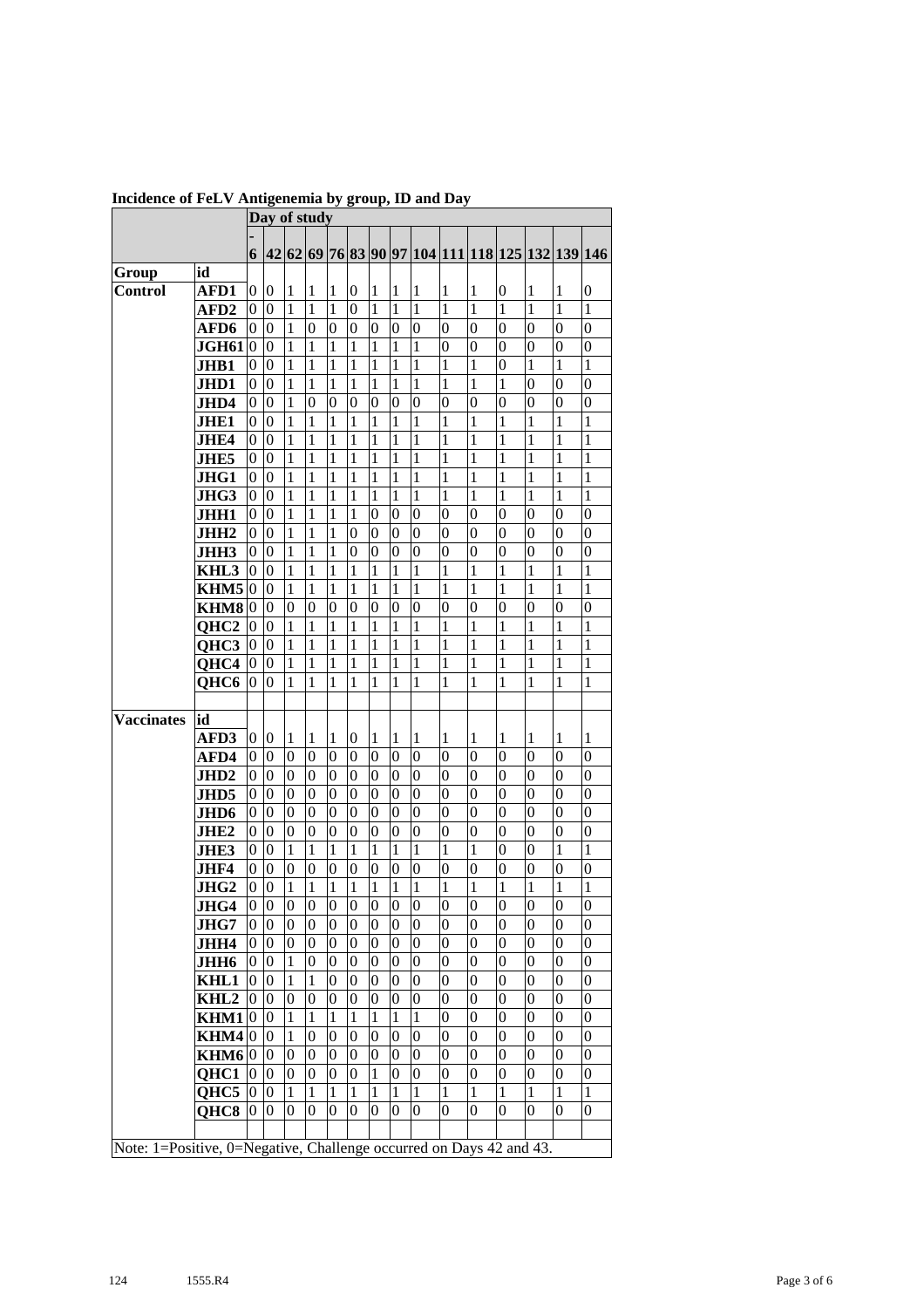| <b>Study Type</b>              | Safety                                                                                  |  |  |  |  |  |
|--------------------------------|-----------------------------------------------------------------------------------------|--|--|--|--|--|
| <b>Pertaining to</b>           | ALL                                                                                     |  |  |  |  |  |
| <b>Study Purpose</b>           | To evaluate safety under field conditions                                               |  |  |  |  |  |
| <b>Product Administration</b>  | Animals received two doses subcutaneously, approximately 3-4                            |  |  |  |  |  |
|                                | weeks apart.                                                                            |  |  |  |  |  |
| <b>Study Animals</b>           | A total of 704 cats:                                                                    |  |  |  |  |  |
|                                | $\leq$ 8 weeks of age: 262*                                                             |  |  |  |  |  |
|                                | $>8$ weeks of age: 442                                                                  |  |  |  |  |  |
|                                |                                                                                         |  |  |  |  |  |
|                                | *Two hundred and forty (240) minimum age cats received                                  |  |  |  |  |  |
|                                | concurrent vaccination with a commercial vaccine containing core                        |  |  |  |  |  |
|                                | antigens.                                                                               |  |  |  |  |  |
| <b>Challenge Description</b>   | Not applicable                                                                          |  |  |  |  |  |
| <b>Interval observed after</b> | Observed by veterinarian for 1 hour for any immediate reactions                         |  |  |  |  |  |
| challenge                      | and at least once within 7 days for systemic or local reactions.                        |  |  |  |  |  |
|                                | Owners observed the cats daily for 14 days following vaccination                        |  |  |  |  |  |
|                                | and recorded abnormalities. Any injection site reactions were                           |  |  |  |  |  |
|                                | monitored every 7 days until resolution.                                                |  |  |  |  |  |
| <b>Results</b>                 | 704 cats were vaccinated; 5 owners did not present their cats for a                     |  |  |  |  |  |
|                                | second dose of vaccine.                                                                 |  |  |  |  |  |
|                                |                                                                                         |  |  |  |  |  |
|                                | Most adverse events resolved within 48-72 hours without                                 |  |  |  |  |  |
|                                | treatment. The same event may have been reported by both the<br>owner and veterinarian. |  |  |  |  |  |
|                                |                                                                                         |  |  |  |  |  |
|                                |                                                                                         |  |  |  |  |  |
|                                | Data on attached page                                                                   |  |  |  |  |  |
|                                |                                                                                         |  |  |  |  |  |
|                                |                                                                                         |  |  |  |  |  |
|                                |                                                                                         |  |  |  |  |  |
|                                |                                                                                         |  |  |  |  |  |
| <b>USDA Approval Date</b>      | December 6, 2011                                                                        |  |  |  |  |  |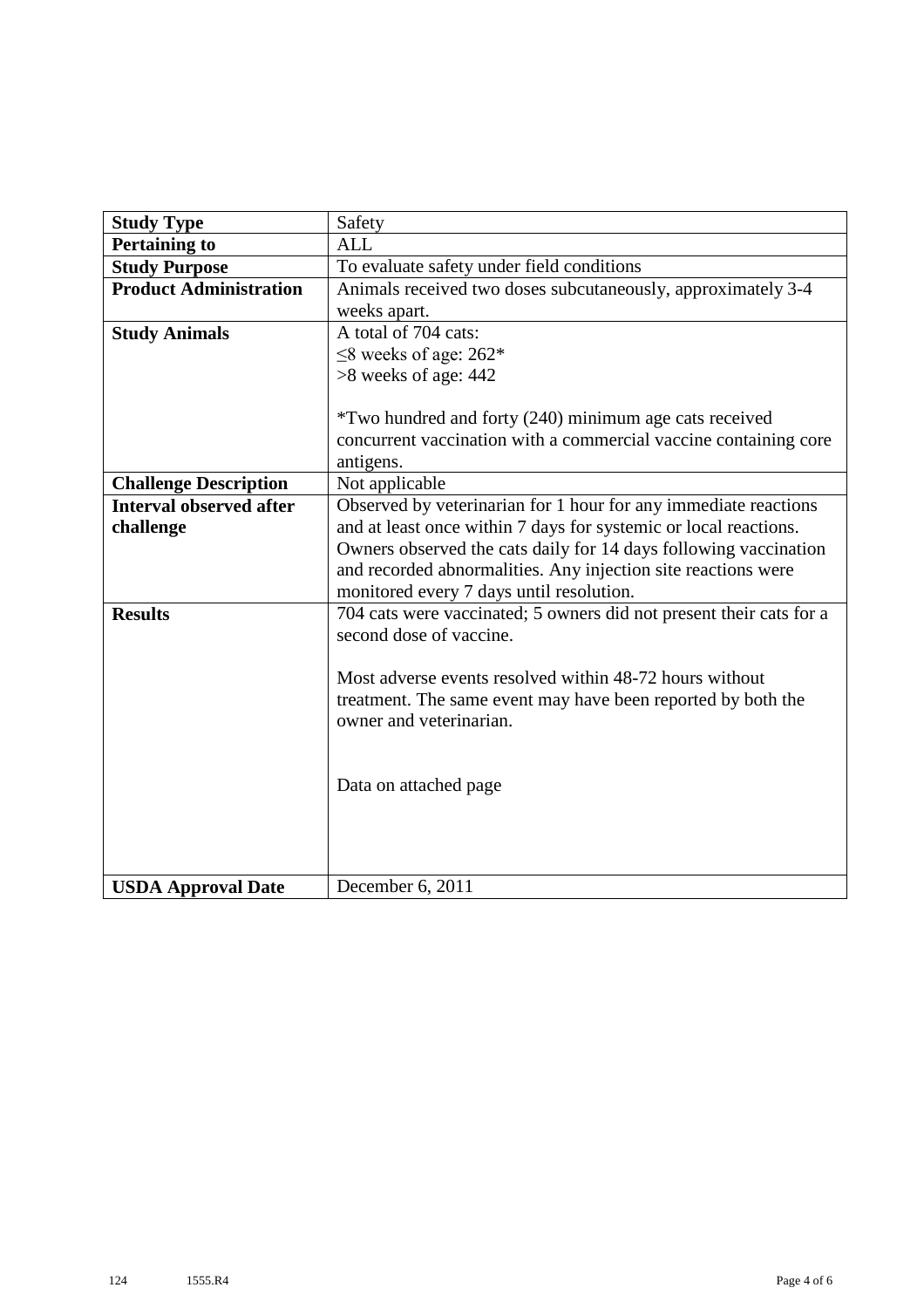**Table 1: Veterinarian-Reported Non-Severe Adverse Events. Cats may be counted in more than one clinical sign category.**

| <b>Clinical sign</b>            | Number of events in |  |  |  |  |
|---------------------------------|---------------------|--|--|--|--|
| classification                  | 1398 doses          |  |  |  |  |
| Diarrhea                        |                     |  |  |  |  |
| Vomiting                        |                     |  |  |  |  |
| Anorexia                        | 2                   |  |  |  |  |
| Injection site stinging         | 51                  |  |  |  |  |
| Injection site swelling         |                     |  |  |  |  |
| Depression                      |                     |  |  |  |  |
| Tenderness at injection         |                     |  |  |  |  |
| site                            |                     |  |  |  |  |
| Swollen lymph node <sup>a</sup> |                     |  |  |  |  |

<sup>a</sup> Attributed by licensee to trauma.

**Table 2: Veterinarian-Reported Severe Systemic Events. Cats may be counted in more than one clinical sign category.**

| <b>Clinical sign</b> | Number of events in |  |  |  |  |
|----------------------|---------------------|--|--|--|--|
| classification       | 1398 doses          |  |  |  |  |
| Gastrointestinal     | 7а                  |  |  |  |  |
| disorders            |                     |  |  |  |  |
| Cardiovascular       | 1 <sub>b</sub>      |  |  |  |  |
| disorders            |                     |  |  |  |  |
| Blood and lymphatic  |                     |  |  |  |  |
| system-Hemolytic     | 1 <sup>b</sup>      |  |  |  |  |
| anemia               |                     |  |  |  |  |
| Seizure              | 1 <sup>b</sup>      |  |  |  |  |
| Death                | $5^{\rm c}$         |  |  |  |  |

<sup>a</sup> Five of 7 events are affirmed by licensee to have cause other than vaccination

<sup>b</sup>Affirmed by licensee to have cause other than vaccination

<sup>c</sup> Four of 5 events are affirmed by licensee to have cause other than vaccination. In the remaining event the cause of death could not be determined due to condition of animal at post-mortem exam. These cats received only one dose of vaccine.